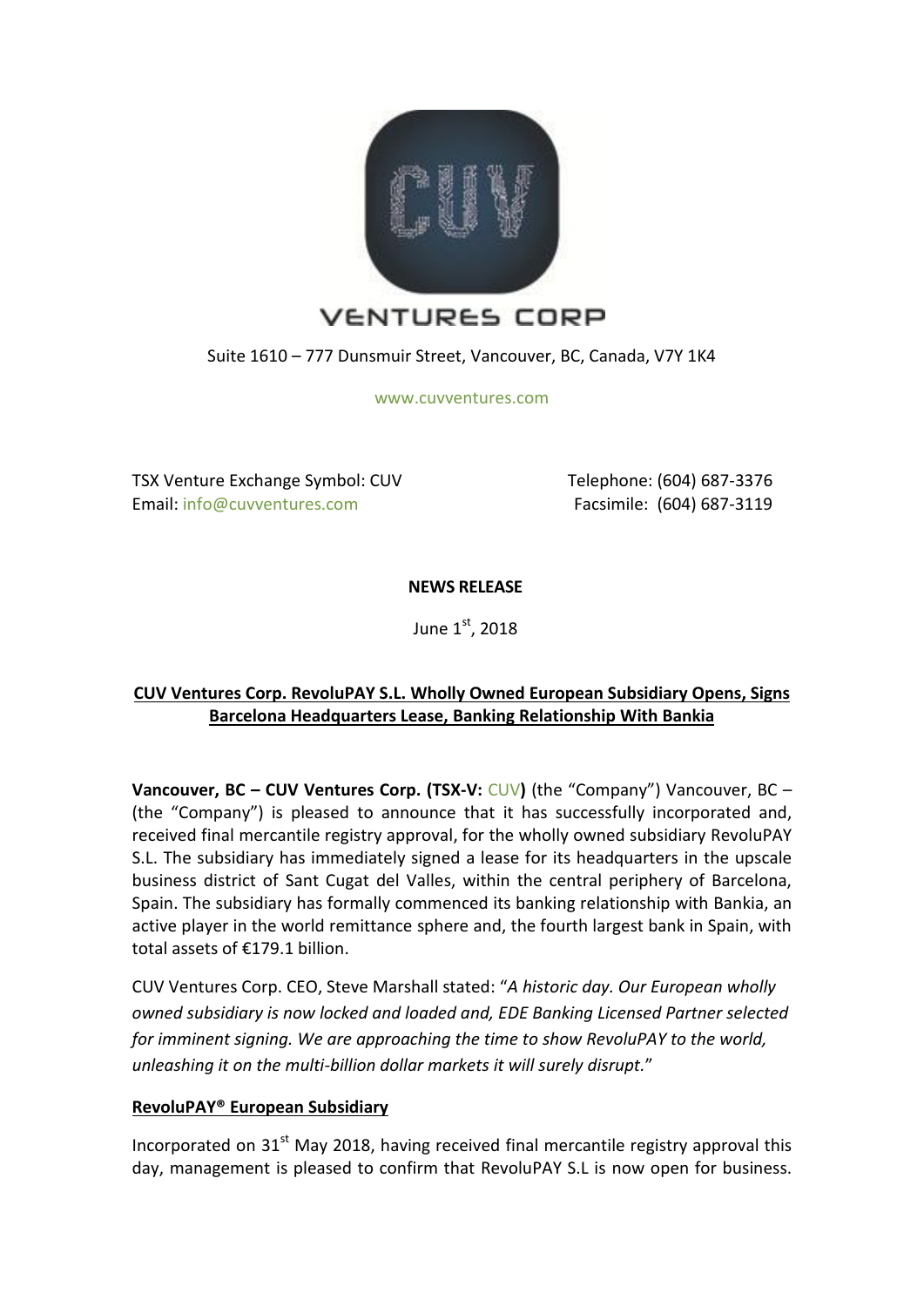This important milestone exemplifies the persistence and tenacity of our highly qualified team, having successfully completed the corporate structural requirements ahead of the imminent June 2018 launch of RevoluPAY®. The European wholly owned subsidiary RevoluPAY® S.L shall oversee and manage every facet of the RevoluPAY® Blockchain powered remittance and leisure payment app, ensuring fulfillment through its upcoming Electronic Banking, EDE (Electronic money institution) Licensed partner and, ordinary banking relationships. As a fundamental component of RevoluPAY®, the advent of the European subsidiary is a momentous accomplishment for the company and, our shareholders.

## **Barcelona Headquarters of RevoluPAY**® **S.L**

The wholly owned subsidiary has entered into an office lease in the city of Sant Cugat del Valles, within the central periphery of Barcelona, Spain. Shareholders are offered [images](https://cuvventures.com/fintech/revolupay/revolupay-sant-cugat-del-valles) of these new headquarters. Sant Cugat del Valles is located just 20KM from the center of Barcelona, with metro and high-speed rail connections and, is home to numerous publicly quoted international corporations and major corporations; HP Inc, Ricoh, Roche, Banco Sabadell, GFT Technologies, Accenture, UbiSoft, BBVA, etc. The office will open immediately under the helm of seasoned banking professional and, CUV Director, [Mr. Alfredo Manresa](https://www.cuvventures.com/about/management) as General Director of the subsidiary and, in-house Computer Engineer, Mr. Ahmed Rodriguez as CTO.

## **RevoluPAY and Bankia**

Bankia is the fourth largest bank in Spain, with total assets of €179.1 billion. It has its registered office in Valencia, while its operational headquarters are in Madrid. It also has representation offices in Shanghai and Havana. Bankia maintains ratings; S&P AA-, Fitch A, DBRS AAA and Scope AAA. Bankia has emerged as a leader in global remittances, especially into South American nations; RevoluPAY S.L holds a corporate account with Bankia.

## **CUV Ventures Welcomes Mr. Martin Chicon to the Advisory Board**

Martin Chicon is a graduate of Fordham University with a BS in Computer Science with over 25 years of professional-level project management experience in the non-profit, legal and financial tax sectors (specializing in high-tech assignments). Fluent in Spanish and English, Mr. Chicon is a New York-born son of immigrants from the Dominican Republic and has been politically active in both the U.S. and Dominican political arenas (establishing productive relations with both local and international political leaders). Mr. Chicon is taking advantage of his pre-existing relationships to assist CUV Ventures to advance RevoluPAY® with prospective investors for the [\\$5.6 billion](http://www.worldbank.org/en/topic/migrationremittancesdiasporaissues/brief/migration-remittances-data)  [Dominican remittance market](http://www.worldbank.org/en/topic/migrationremittancesdiasporaissues/brief/migration-remittances-data) and beyond.

## **RevoluPAY Upcoming News**

- RevoluPay® S.L Signing with EDE RevoluPAY® Wallet load partner
- Association of EDE Load partner with RevoluPAY® Wallet
- Country Based Licensee Agreements
- The launch of RevoluPAY®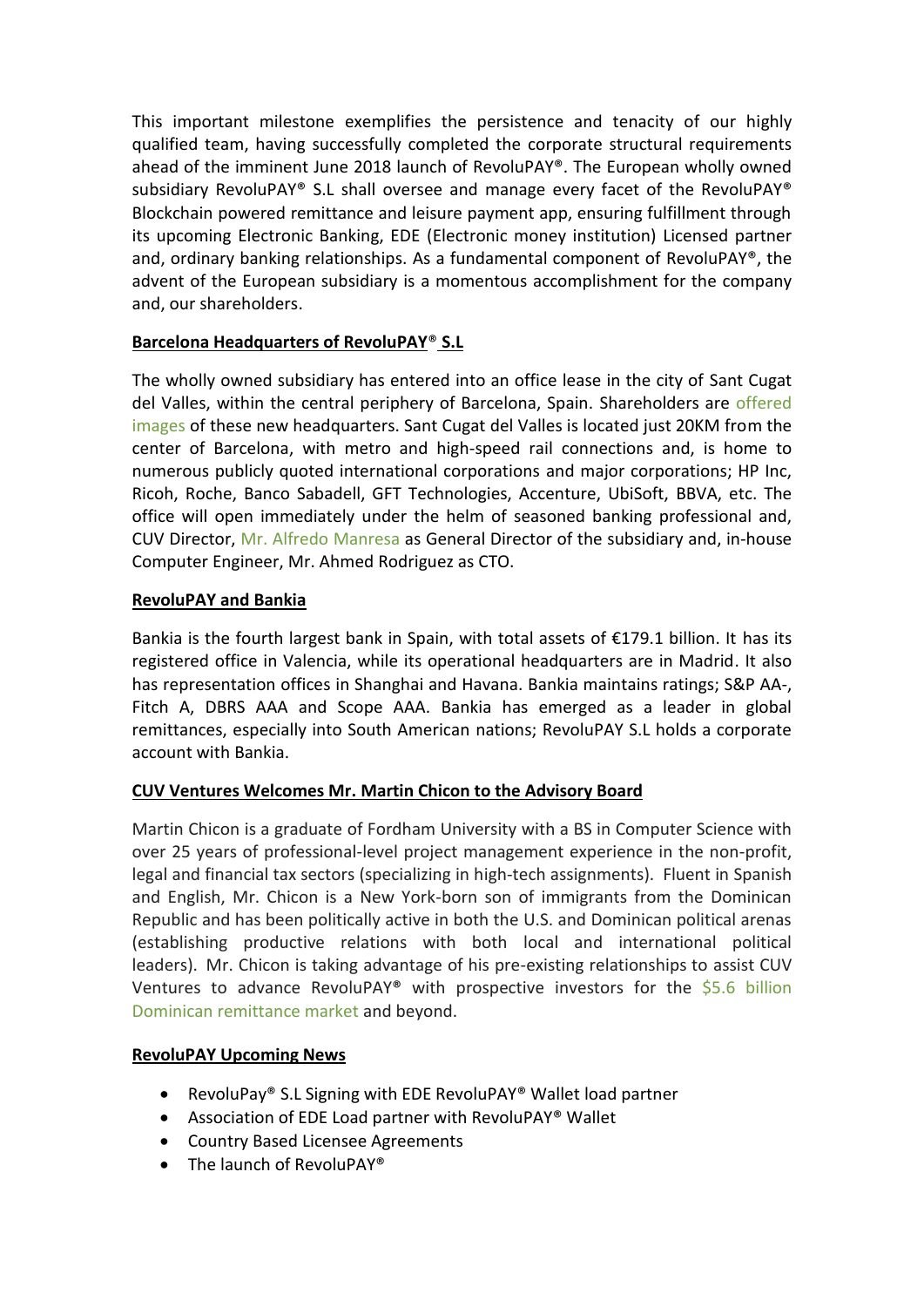Application for proprietary European EDE Banking License

#### **About CUV Ventures Corp.:**

CUV Ventures Corp. is a multi-asset, multidivisional publicly traded Canadian company deploying advanced technologies in the; Online Travel, Vacation Resort, Mobile Apps, Money Remittance, Invoice factoring, Crypto Mining, Blockchain Systems, and Cryptotoken sectors.

Our flagship technology is RevoluPAY®, the Apple, and Android multinational remittance app, powered by blockchain protocols, and aimed at the worldwide +  $$595$ [billion](http://www.worldbank.org/en/topic/migrationremittancesdiasporaissues/brief/migration-remittances-data) family remittance market.

The ₡CU Coin Cryptotoken, allied to RevoluPAY®, promises to be the coin of choice for remittance senders, travelers, and the hospitality industry. Its increasing adoption across several spheres exemplifies its international perspective and future value amongst users.

The company's FinTech division continues to expand into this rapidly emerging segment, in which it; manages, operates and develops end-to-end digital platforms to monetize the blockchain ecosystem across a broad spectrum of leisure related industries, remittances, and finance.

A diverse division of the company, named [Cuba Ventures,](http://www.cubaventures.com/) is involved in Caribbean Basin strategic investments. Similar to the United States NASDAQ listed [Herzfeld Fund,](https://www.herzfeld.com/cuba) the focus is to control noteworthy assets related to the Caribbean Basin (including Cuba). The division is comprised of numerous assets. A wholly owned subsidiary [Travelucion Media](http://www.travelucion.com/) is a duly licensed and bonded online travel company, [Amadeus GDS](http://www.amadeus.com/) affiliated, digital and print media powerhouse that specializes in travel marketing, electronic reservations, and online booking solutions. [Travelucion](http://www.travelucion.com/) owns a vast portfolio of web assets consisting of 432 Cubacentric websites in up to 5 languages which generate over 35 million page-views per year and direct traffic to Travelucion's online booking and e-commerce sites and proprietary online booking systems, also customized for white label deployment on third party booking websites for; Cayman Islands, Dominican republic, Aruba, Bahamas, BVI, Belize, Antigua, Jamaica and Cuba, offering bookings for hotels, private residences, car rentals, tours, flights and a variety of other types of specialized travel services.

In 2017, the company acquired equity in the Florida, USA based, licensed and bonded travel agency; International Business & Travel Opportunities, LLC (*IBTO*), a Caribbean Basin focused travel facilitator operating trips in the region (including licensed Cuba trips for Americans).

In 2018, the company acquired equity in the Florida, USA based, Third Circle Publishing LLC, publisher of the esteemed and U.S circulated print and digital magazine [Cuba](http://www.cubatrademagazine.com/)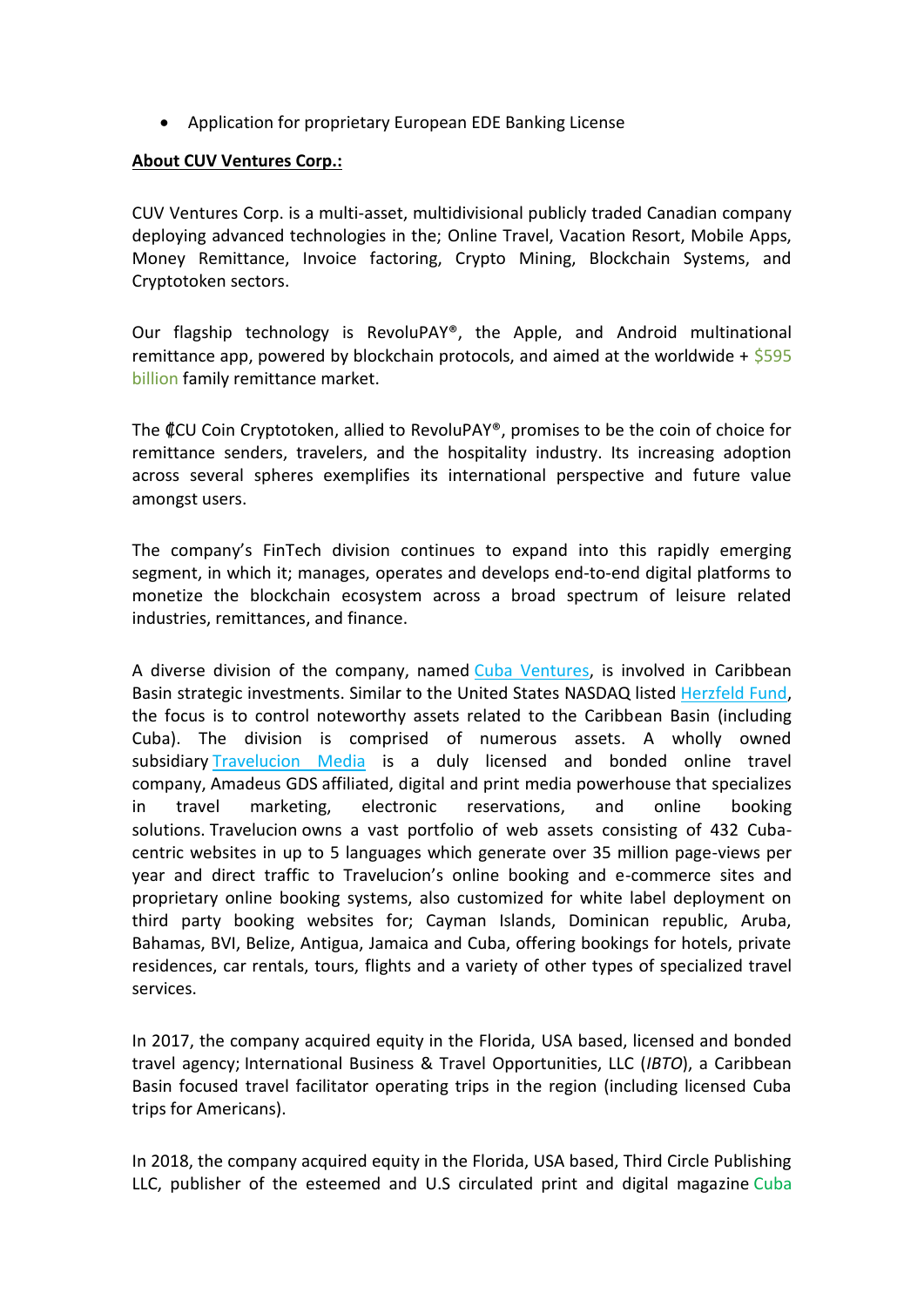Trade Magazine. CUV Ventures Corp owns an interest in some important print and digital media assets, reaching 10s of millions of consumers globally.

In 2018, the company acquired equity in the Toronto; Canada based, FINTRAC licensed, remittance company, [Duales Inc.](http://www.duales.com/) as part of the RevoluPAY®® remittance app partner network.

In 2018, the company acquired equity in the Miami, USA based, Business advisory/consultant think-tank [Havana Consulting Group,](http://www.thehavanaconsultinggroup.com/) as part of the progressive acquisition of key Cuba related but, non domiciled, businesses.

The Cuba Ventures division consulting team harnesses over 80 years of combined advisor experience in submitting and, obtaining approval, for joint ventures, joint production agreements, and import/export permits for foreign enterprises. More recently the company has taken a royalty approach for future agreements between third parties anxious to begin comercial operations with Cuba and, the company's Cuba Consulting Unit.

Through this methodology, the Company is gradually building a potentially valuable "future-ready", non Caribbean (Cuba) domiciled asset base while, in the interim, securing revenue, growth and unique opportunities present in the Caribbean Basin, with an emphasis on the [\\$4 billion](https://wits.worldbank.org/CountryProfile/en/CUB) dollar and rapidly growing Cuban travel and tourism industry, [\\$3 billion factoring](https://wits.worldbank.org/CountryProfile/en/CUB) and [FinTech](http://www.revolufin.com/) sector, [\\$18.6 billion](http://www.worldbank.org/en/topic/migrationremittancesdiasporaissues/brief/migration-remittances-data) Caribbean remittance industry and international corporate consulting for Cuba's estimated \$86 Billion annual [economy,](https://es.wikipedia.org/wiki/Economía_de_Cuba) which remains an interesting opportunity and, one that this division strives to dominate at every opportunity by acquiring assets that are neither physically domiciled nor associated with entities located in the Republic of Cuba but, that have unparalleled future takeover prospects, should the political climate improve.

For further information on CUV Ventures Corp. (TSX-V: CUV) visit the Company's website at [www.cuvventures.com.](http://www.cuvventures.com/) The Company has approximately 123,200,000 shares issued and outstanding.

CUV VENTURES CORP.

STEVE MARSHALL

Steve Marshall CEO

For further information contact myself or: Nick Findler CUV Ventures Corp. Telephone: 604-639-3850 Toll Free: 800-567-8181

 $\overline{\phantom{a}}$  , where  $\overline{\phantom{a}}$  , where  $\overline{\phantom{a}}$  ,  $\overline{\phantom{a}}$  ,  $\overline{\phantom{a}}$  ,  $\overline{\phantom{a}}$  ,  $\overline{\phantom{a}}$  ,  $\overline{\phantom{a}}$  ,  $\overline{\phantom{a}}$  ,  $\overline{\phantom{a}}$  ,  $\overline{\phantom{a}}$  ,  $\overline{\phantom{a}}$  ,  $\overline{\phantom{a}}$  ,  $\overline{\phantom{a}}$  ,  $\overline{\phantom{a}}$  ,